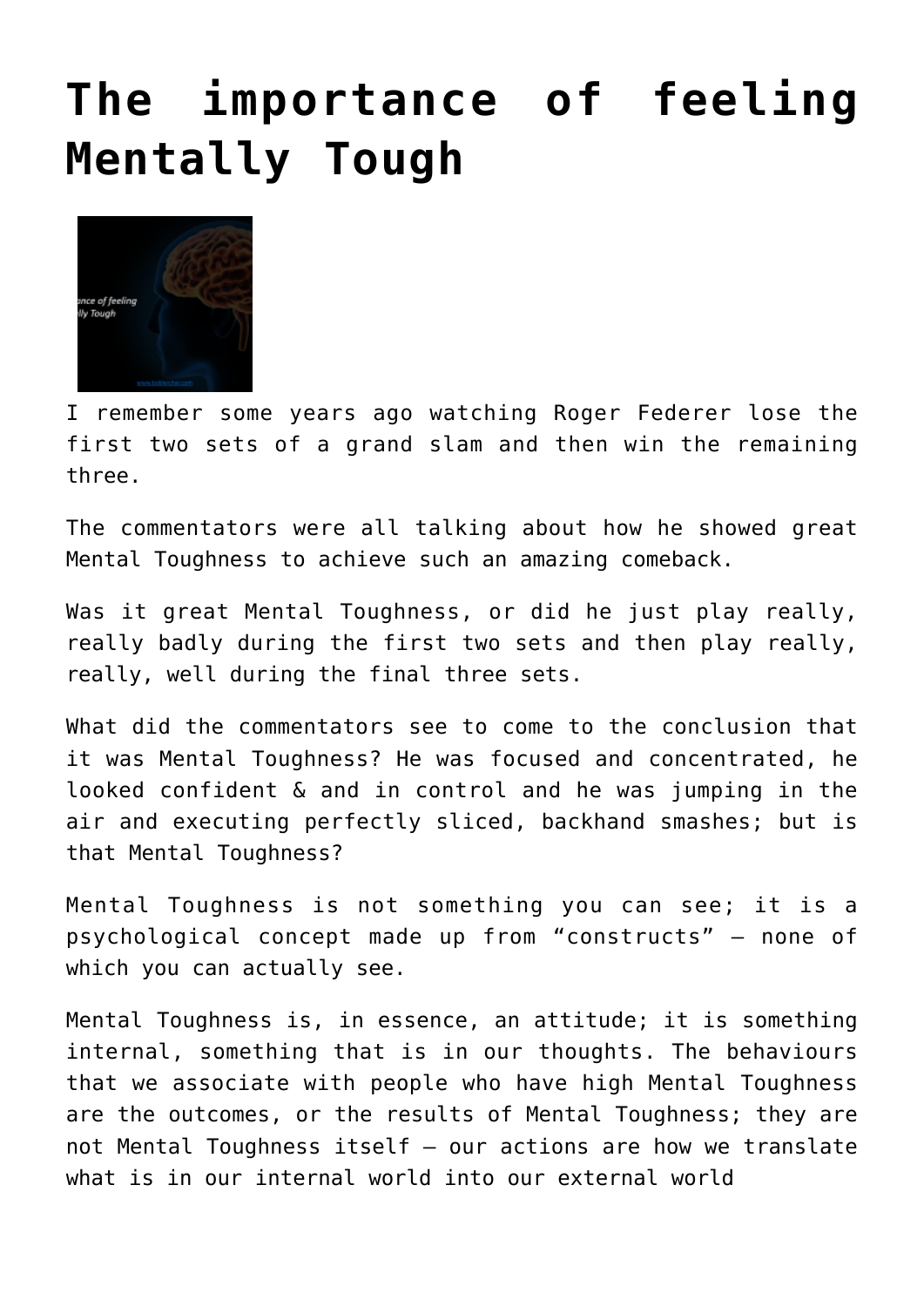Those with high Mental Toughness have that little voice in the head telling them; "you can make a difference", "you know what you are talking about", "you can stay the distance", etc.

Those with lower Mental Toughness have that little voice in the head telling them; "maybe this is not for you", "the others probably know better than you", "you've gone far enough", etc.

Developing your Mental Toughness is about cultivating your "positive" little voice and this is not simply by standing in front of the mirror; telling yourself "you are great", "you can do it", "don't be afraid" and suchlike.

There is a constant flow between our internal world and our external world, our positive voice will help us to take on a difficult challenge; overcoming the difficult challenge will reinforce the positive voice – even failure, if we can learn from it, will reinforce the positive voice.

One of keys, at least for me, in developing one's Mental Toughness is identifying what it feels like to be mentally tough; what the mentally tough do and say is relatively easy to get a handle on – understanding what they are feeling is something else.

Do they feel omnipotent, invincible, charismatic and daring? Do they feel vulnerable, cautious, ordinary and lucky?

I'm not a Roger Federer but here are some things that I feel when faced with a challenge:

Although I feel a little uncertain, I feel willing to have a go and curious as to what I might learn.

I feel as though I have a choice, I don't have to take on the challenge, it's my choice to take it or not; if I take it, it's because I feel I can make a difference

I feel comfortable when it becomes uncomfortable, I feel